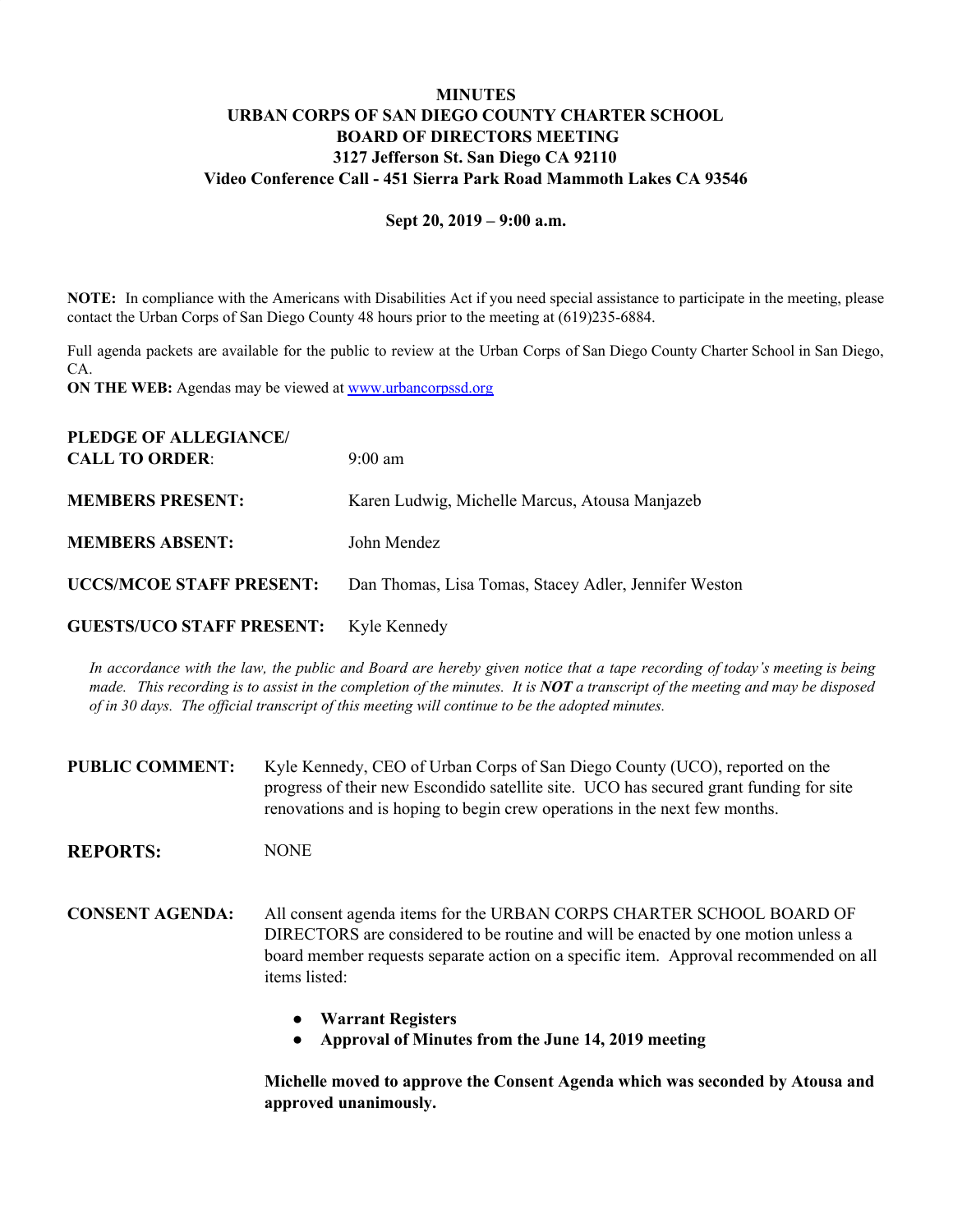| <b>INFORMATIONAL</b><br><b>ITEMS:</b>     | 1.<br>CBO Memo & Unaudited Actuals                                                                                                                                                                                                                                                                                                                                                                                                                                                                                                                                                                                                                                                                                                                                                                                                                                                                                                                                                                                                                                                                                                                                     |
|-------------------------------------------|------------------------------------------------------------------------------------------------------------------------------------------------------------------------------------------------------------------------------------------------------------------------------------------------------------------------------------------------------------------------------------------------------------------------------------------------------------------------------------------------------------------------------------------------------------------------------------------------------------------------------------------------------------------------------------------------------------------------------------------------------------------------------------------------------------------------------------------------------------------------------------------------------------------------------------------------------------------------------------------------------------------------------------------------------------------------------------------------------------------------------------------------------------------------|
|                                           | Jennifer reported on the unaudited actuals and Form 62 which reflect year-end<br>expenditures and the comparison of actuals from 18/19 to the 19/20 budget. The school<br>maintains an-unrestricted reserve balance of 14.46%. Differences in the 18/19 unaudited<br>actuals and the 19/20 budget include changes to LCFF funds due to planned increased in<br>ADA. There is also planned increases to the National School Lunch program as a result<br>of those same increases in ADA for 19/20. Local revenues projected for the 19/20<br>Employment Training Program (ETP) funds are decreasing only because the funding is<br>not yet secured and therefore not accounted for in the budget until confirmed. We will<br>know more about this funding source balance in 2nd interim. There is an increase in<br>certification salaries and revenues due to additional sites opening. There is deficit<br>spending reflected in the 18/19 actuals, however, this is a result of spending down carry<br>over funds from the 17/18 budget.                                                                                                                             |
| <b>NEW BUSINESS:</b>                      | 1. HM&S Audit Planning and Engagement Letter                                                                                                                                                                                                                                                                                                                                                                                                                                                                                                                                                                                                                                                                                                                                                                                                                                                                                                                                                                                                                                                                                                                           |
|                                           | Karen moved to approve the HM&S Audit Planning and Engagement letter which                                                                                                                                                                                                                                                                                                                                                                                                                                                                                                                                                                                                                                                                                                                                                                                                                                                                                                                                                                                                                                                                                             |
|                                           | was seconded by Michelle and approved unanimously.                                                                                                                                                                                                                                                                                                                                                                                                                                                                                                                                                                                                                                                                                                                                                                                                                                                                                                                                                                                                                                                                                                                     |
| <b>OLD BUSINESS:</b>                      | None                                                                                                                                                                                                                                                                                                                                                                                                                                                                                                                                                                                                                                                                                                                                                                                                                                                                                                                                                                                                                                                                                                                                                                   |
| <b>PRINCIPAL'S</b><br><b>REPORT:</b>      | Dan Thomas discussed the CSI and MTSS grant fund plans designed to improve<br>graduation rates through increased retention. Both programs are designed to improve<br>systems related to student's academic, social/emotional and behavior outcomes. Efforts<br>include the collection and disaggregation of data to inform academic instruction and<br>support services that meet the needs of the student population. These plans involve<br>programs to improve relationships between staff and students, the creation of focus<br>groups and leadership teams to collect and analyze student achievement data, as well as<br>the organization of regular team meetings and trainings for delegation and<br>communication of program efforts. Dan is partnering with the CEO and COO of Urban<br>Corps of San Diego County to participate in USD's Lean Six Sigma training program to<br>improve attendance procedures and revamp the school's orientation and enrollment<br>process, with an expected project completion date of December 9th, 2019. Dan reported<br>that efforts are underway to support increased enrollment of the Vista and Inland<br>campuses. |
| <b>SUPERINTENDENT'S</b><br><b>REPORT:</b> | Superintendent Stacey Adler reported that MCOE Board Member, reported that there is a<br>bill on Governor Newsom's desk concerning Differentiated Assistance funding for<br>charter schools. If the school is invited to that program based on our dashboard, we<br>would not receive additional funding, rather intensified support from MCOE. Stacey<br>also reported that her and Christopher Platt, the MCOE Director of Public Libraries<br>started the Oxygen Starved PodCast to discuss current events in Mono County as well as<br>literacy topics.                                                                                                                                                                                                                                                                                                                                                                                                                                                                                                                                                                                                            |
| <b>BOARD MEMBERS'</b><br><b>REPORTS:</b>  | None                                                                                                                                                                                                                                                                                                                                                                                                                                                                                                                                                                                                                                                                                                                                                                                                                                                                                                                                                                                                                                                                                                                                                                   |